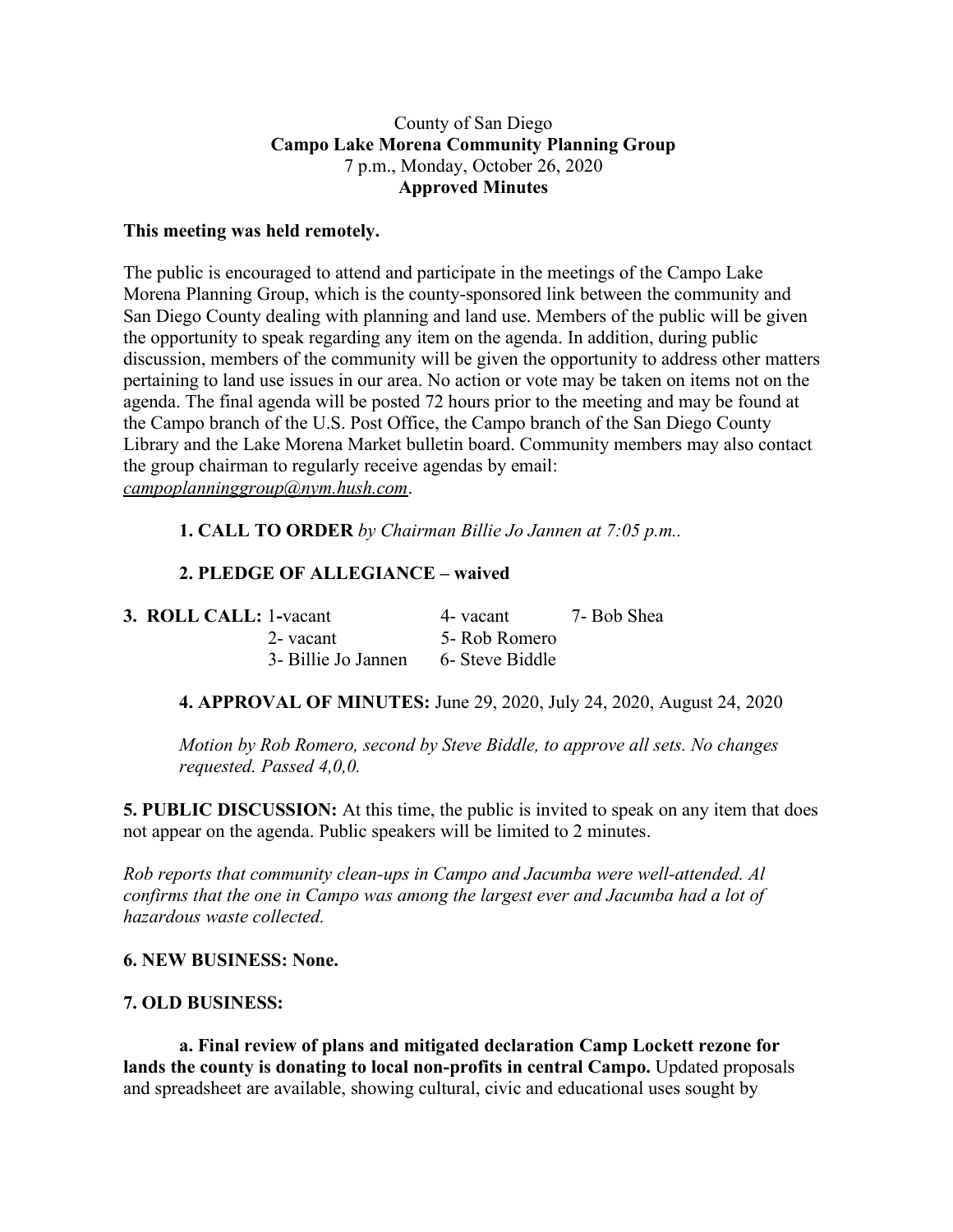members of the Camp Lockett Interest Group (CLIG). Project documents can be viewed electronically during the meeting, or email Billie Jo Jannen at *campoplanninggroup*@nym.hush.com to receive them by email. Planner Eric Lardy to present. **Discussion and vote.**

*County staffers Eric Lardy and Camilla Eastman reported on the most recent and final changes to the zoning plan for the project. Mountain Health (now San Ysidro Health) proposals for over 80 homes has been scaled down to revamping the existing 17 homes. It's projects, over time, are expected to include a wellness center, laundromat, children's activity center, dining hall, outdoor recreation facilities, swimming pool, Chaffee Park and senior daycare. According to CEO Judith Shaplin, any further housing, such as the originally proposed veteran's village, would go through the county permitting process, including planning group review, to obtain a major use permit.*

*The non-profits that are receiving pre-zoned lands (San Ysidro Health; Camp Lockett Event and Equestrian Facility, Mountain Empire Historical Society, Southwest Railway Museum, Motor Transport Museum; and Mountain Empire Unified School District) are all constrained by design guidelines intended to preserve the historic/cultural flavor of the old Camp Lockett, and by environmental protection limits.*

*In recapping: Eric Lardy will follow up with Historic Site Board to ensure that document guidance is complete regarding treatment of the historic buildings on the properties, clarify that there will be no full time beds in the senior daycare, and define design guidelines for railroad museum.*

*The current iteration of the Camp Lockett re-zone, with Eric Lardy's clarifications, was approved on motion by Rob Romero, seconded by Steve Biddle, 4,0,0.*

*It is expected to go to the Board of Supervisors before the end of the year.*

**b. Standing subcommittee reports (no action):** Groundwater, Rob Romero; Sewer and Septic, vacant; Community Economic Impacts, Steve Biddle; Public Safety, Bob Shea.

*Bob Shea reported that an aide from Dianne Jacob's office is working with him on the overgrown vacant lots that present a fire risk for Lake Morena Village. CalFire is still declining to promote clearing those properties.*

**c. Ad hoc subcommittee reports (no action):** Solar Projects, Rob Romero; Cannabis, Rob Romero and Steve Biddle.

*Rob Romero said he has heard that the Forefront Power solar field application has been withdrawn. Billie Jo Jannen said she has reached out to the planner to see whether the application is suspended, or if it has been withdrawn altogether. Still waiting for a response.*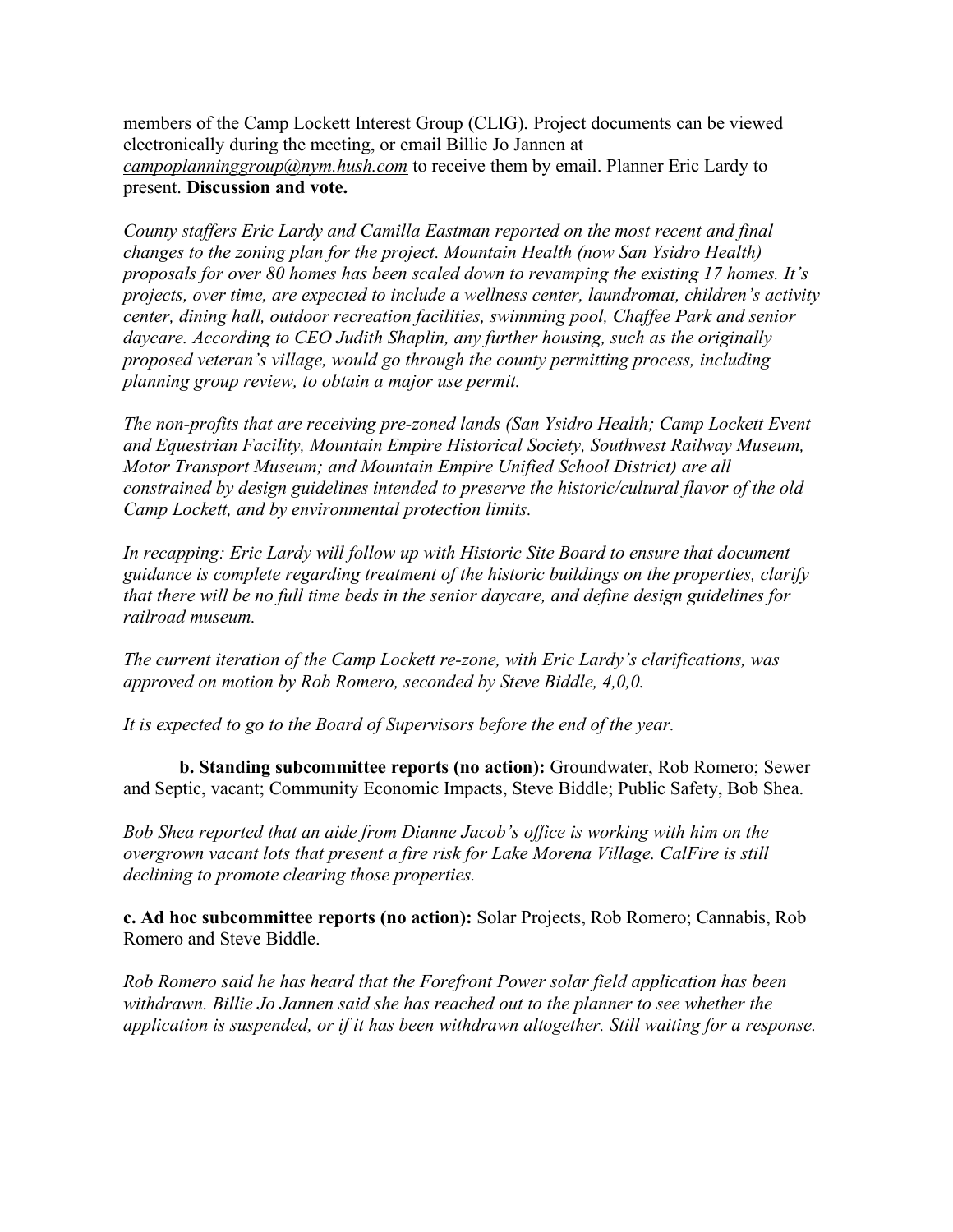*Rob Romero reported that it has been "a banner year" for the CBD hemp farm in Potrero. The farm is currently looking for more help for harvest. The company that owns it is negotiating to purchase Star Ranch.*

## **8. CORRESPONDENCE AND ANNOUNCEMENTS**

**a. The Star Ranch vesting and landscape architecture maps** are available, both at meetings and by appointment with the CLMPG chairman. Staff has delayed release of the EIR until it can figure out what type of greenhouse gas analysis large projects should include**.** The ranch was offered for sale in an announcement sent out in late November 2018. **The proposed plan is still in play and is part of the property offering, but will be abandoned if purchased by conservation entities.**

**b. We have the plans for Forefront Power's 17-acre industrial solar application at 1827 Lake Morena Drive.** They are available, both at regular meetings and by appointment with the CLMPG chairman or Solar Subcommittee chairmen. Please contact Solar Subcommittee Chairman Rob Romero to participate in formulating community responses to the several phases of planning.

**c. Invitation to participate in a study session on the feasibility of building a water pipeline from Imperial Valley to San Diego.** Hosted by the San Diego County Water authority from 10 a.m. to noon, Tuesday, Oct. 27. RSVP to wateracademy@sdcwa.org for online attendance details. Details here: https://www.waternewsnetwork.com/study-assessregional-pipeline-delivering-colorado-river-water/ **Forwarded to group.**

**d. Announcement of public comment period on draft environemntal impact report for Jacumba solar proposal consisting of 300,000 tracking modules modules on 640 acres (Ketchum Ranch).** The project wraps central Jacumba Hot Springs on three sides and would include 5 transmission towers and 90 MW of battery storage housed in 75 containers. Comments may be submitted through Nov. 23. Full information here: https://www.sandiegocounty.gov/content/sdc/pds/ceqa/MUP-18-022.html **Forwarded to group.**

**e. Agenda for October 23 Traffic Advisory Committee meeting.** Nothing in our area. **Forwarded to group.**

**9. EXPENSES: Report any valid expenses for group approval. Discussion and vote.** *None tendered.*

## **10. UPDATES AND POTENTIAL ACTION ITEM**

**11. REQUEST FOR AGENDA ITEMS FOR UPCOMING AGENDAS:** All requests for placement of agenda items must be to the planning group chairman by the third Tuesday of each month. None.